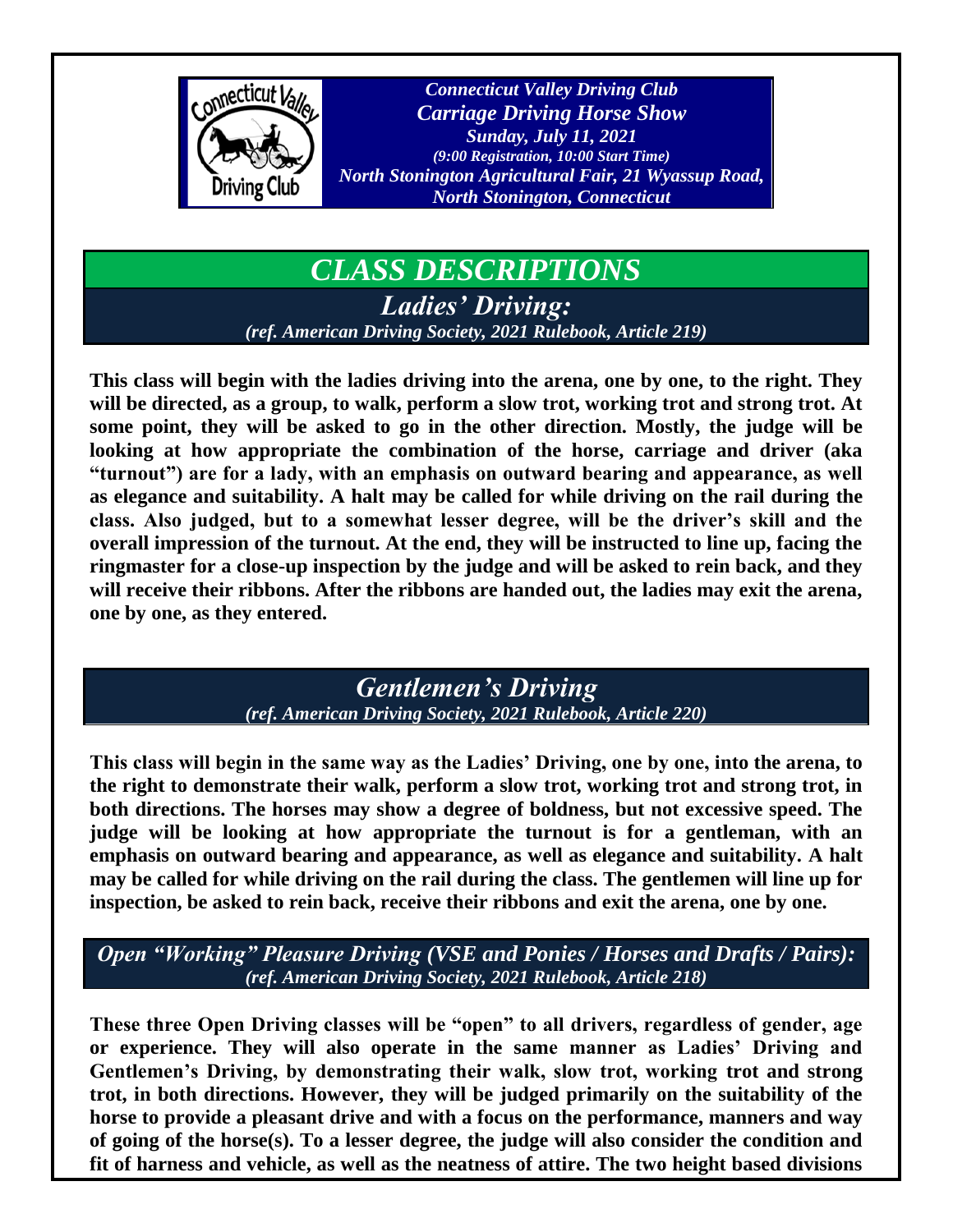**will be based on ponies under 14.2 hands and VSEs under 39 inches. As a safety precaution, Pony, Horse and Draft Pairs are required to have one groom or passenger capable of rendering assistance.**

### *Costume Class:*

 **The Costume Class will be "open" to all drivers, regardless of gender, age or experience. They will begin in the same manner as Ladies' Driving and Gentlemen's Driving, by driving into the arena, one by one, to the right. Mostly, the judge will be looking at the costume, considering originality, attractiveness and manner presented. Also judged, but to a somewhat lesser degree, will be the functionality, and the overall impression of the turnout, as well as the work effort and manners of the horse. The judge may also consider the condition and fit of harness and vehicle. A halt may be called for while driving on the rail during the class. At the end, entries will be instructed to line up, facing the ringmaster for a close-up inspection by the judge, they will be asked to rein back, and they will receive their ribbons. After the ribbons are handed out, the entries may exit the arena, one by one, as they entered.**

## *Timed Obstacles / Cones:*

**This class is to be driven over a prescribed course made up of pairs of cones, set 6 feet apart. The number of cone pairs will be proportionate to the dimensions of the driving area but will not exceed 20 pair.** 

**Enter the ring, walk or trot around, but do not drive through any sets of cones. When the whistle blows proceed to the Start / Finish line within one minute and proceed on course. Time starts when the horse's nose crosses the start cones. The entry then proceeds through each cone pair, in numerical order and in the correct direction (keeping red on the driver's right), to the designated finish line. Course faults, such as a dislodged or knocked-down cone or breaking to a canter for four or more strides, are assessed as penalty seconds and are added to the driver's elapsed time. Entries passing through an incorrect set of cones will be disqualified. Time stops when the horse's nose crosses the finish cones. Placings are determined on a low total time basis. As a safety precaution, Pony, Horse and Draft Pairs are required to have one groom or passenger capable of rendering assistance, but if in the carriage and on course, they must be seated and may not assist.**

#### **PROTECTIVE HEADGEAR and a DRIVING WHIP IN HAND ARE REQUIRED while driving on the cones course.**